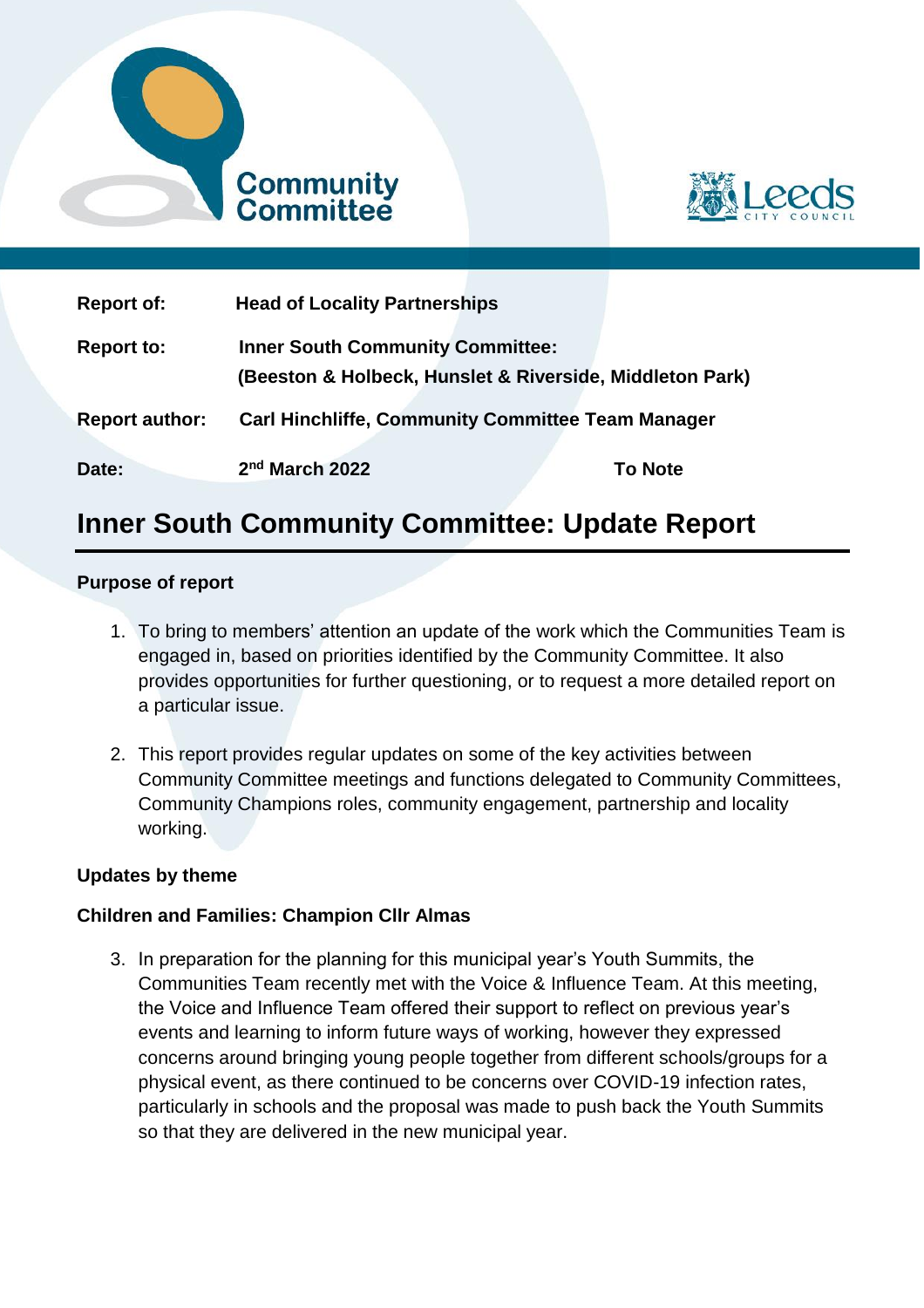- 4. This would allow the Communities Team to hold further discussions with members of the Children & Families Sub Groups and Children's' Champions and explore options to inform future Youth Summit arrangements, alongside the latest guidance regarding the safety measures that schools are putting in place over the following months.
- 5. A meeting has now been arranged with the Voice & Influence Team for the 22nd February 2022, to explore potential options for the Youth Summits moving forward. As soon as this has taken place a sub group meeting will be booked in for ward members and officers. The proposed plan however is now that the Inner South Youth Summit will take place in the autumn, after schools have returned from their summer break.
- 6. So that the Community Committees are still be able to consult with young people on priorities for the Youth Activity Fund Budget spend, a Youth Activity Fund Consultation Survey has been created; [https://surveys.leeds.gov.uk/s/OSCECI/.](https://surveys.leeds.gov.uk/s/OSCECI/) Capturing this feedback will ensure that young people are still able to inform the budget spend for each committee in 2022/23 and in this respect the survey will produce the same outcome as a physical Youth Summit.
- 7. Promotion of the online consultation survey is ongoing by the Communities Team, with publicity being posted on the committee Facebook pages, publicity being sent out to all our school & cluster contacts, youth groups and other organisations that are funded, or work with young people in each of the Community Committee areas, as well as being circulated to our mailing lists. Posters have also been sent to our Community Hubs and Libraries, as well as our Housing Leeds contacts.
- 8. In addition to this the Communities Team have also created a QR code that links to the YAF Consultation Survey (image attached below). This will be embedded in to posters so that it can be scanned with smartphones/QR reader apps which most phones have, taking the user straight to the survey and giving us another valuable avenue for capturing feedback and engaging with young people.
- 9. The online consultation will stay open until the 31st March 2022, where all feedback from young people will feed into a Youth Activity Fund Consultation Report for each respective committee area and this will, in principle, inform the Youth Activity Fund Budget spend.
- 10.The Inner South Community Committee Children & Young Persons Champion, Cllr Almass, is particularly keen that as many young people as possible take part in the YAF Consultation Survey and welcomes any opportunity to engage via local schools, youth groups and other organisations that work with young people in the Inner South area of Leeds.
- 11.The latest position statement in relation to the survey is that we've had over 1,000 responses from young people so far across the city.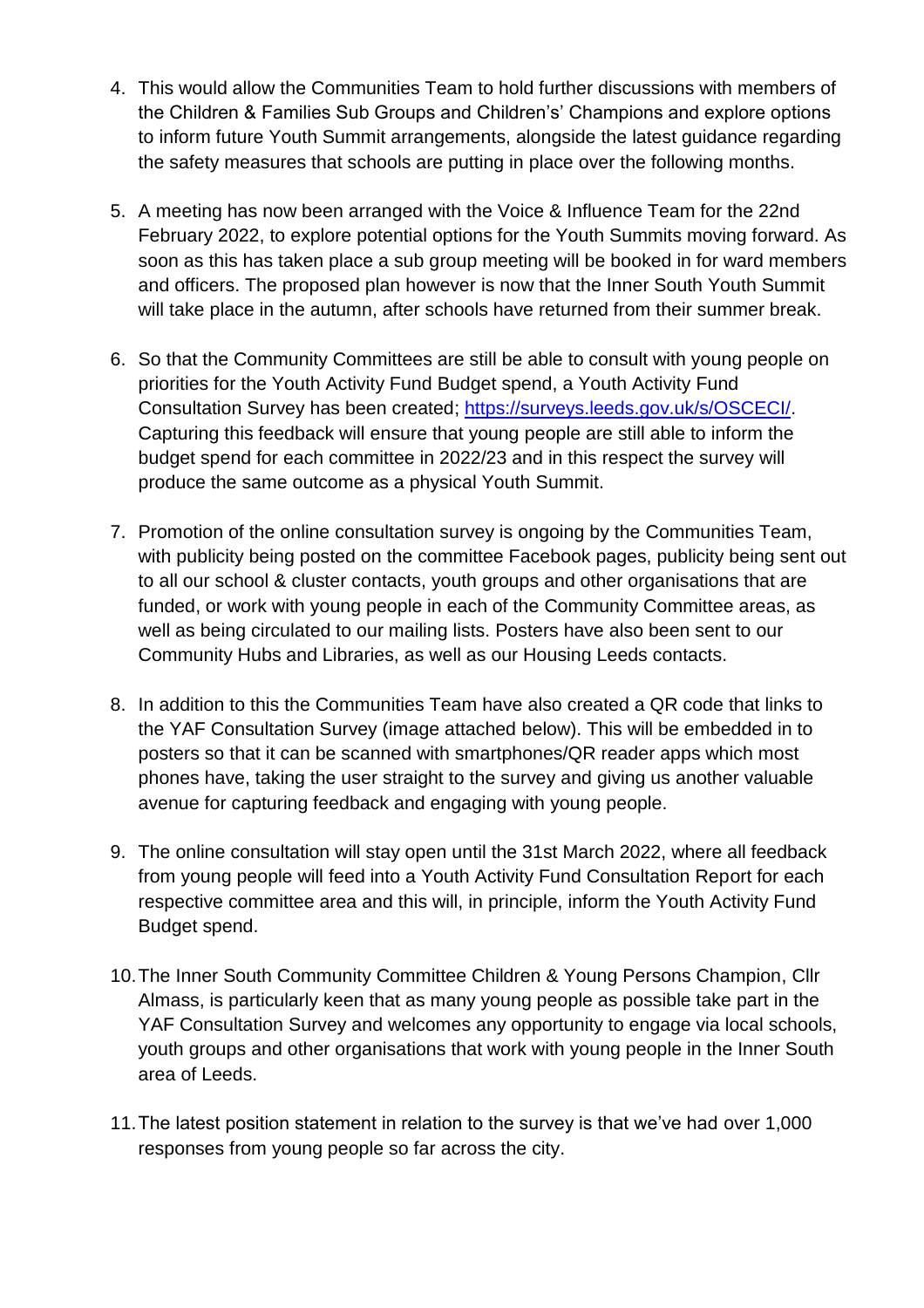

## **Environment and Community Safety: Champions Cllr Gabriel (Environment) & Cllr Iqbal (Community Safety)**

12.The Inner South Environmental and Community Safety Sub Group met via MS Teams on the 22<sup>nd</sup> February 2022. As the meeting took place after the Community Committee papers were published, a verbal update will be provided in the committee meeting.

## **Health & Wellbeing and Adult Social Care: Champion Role (Vacant) & Chair of Health & Wellbeing Sub Group, Cllr Burke**

- 13.Health & Wellbeing Sub Group planning meetings have continued to take place and terms of reference for the group have been agreed. A sub group meeting has been arranged for the 1<sup>st</sup> March 2022, where a work programme will be agreed for the months ahead.
- 14. The Inner South Community Committee in their last meeting of 2021, on the 24<sup>th</sup> November, agreed to allocate £1,000 to the Health & Wellbeing Sub Group, to delegate spend on health and wellbeing themes, so work has been taking place to deliver a Vitamin D Campaign, with objectives and rationale as below:
	- To raise awareness of the benefits of Vitamin D, in relation to health promotion post COVID-19 and self-care.
	- Raise the profile of the Inner South Community Committee and increase public participation.
	- Collate real-time information regarding perceived need in relation to health & wellbeing within the Community Committee catchment area.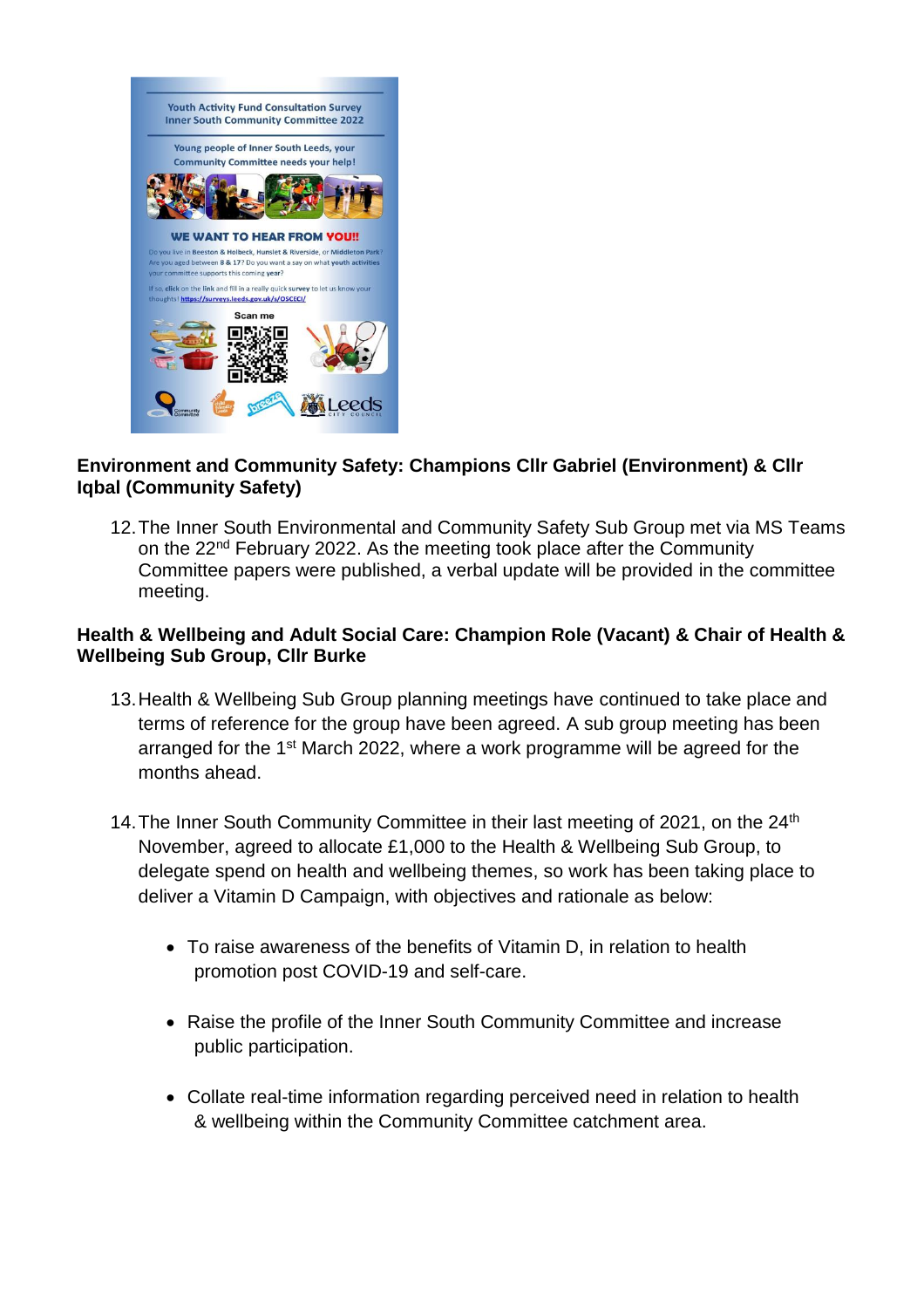- 15.The Vitamin D Campaign was delivered at various engagement/digital drop-in sessions at HAMARA, Holbeck Together, Middleton Elderly Aid and Belle Isle Tenant Management Organisation over the last few weeks. Key themes have been identified through these engagement activities and the feedback survey responses, which have been compiled are attached in a separate Inner South Health & Wellbeing Sub Group Report.
- 16.The aim is that ultimately these engagement activities continue and that some of this work informs the priorities of the Inner South Health & Wellbeing Sub Group.

## **Updated from Key Services**

# **Public Health**

# **COVID-19 Focused Work**

- 17.Public health is continuing to focus on reducing or eliminating the barriers some communities face in accessing COVID- 19 vaccinations, alongside work to support 'Living with COVID-19'. An analysis of vaccine uptake on a MSOA level revealed several areas with lower uptake. Measures to assist with access barriers include locating pop-up vaccination sites in community places situated near the residential areas of concern. These sites have been Dewsbury Road Community Hub, 5 Recreation View, St, Matthew's Church and BITMO.
- 18.The Dewsbury Road Community Hub Clinic ran throughout November and December 2021. The latest figures are that a total of 223 vaccinations were administered, 42 of which were first time vaccinations. 5 Recreation View didn't fare as well, with 12 vaccinations administered over 2 sessions.
- 19.Moving into imminent delivery, 2 clinics are set up to run on consecutive Mondays (BITMO) and Thursdays (St. Matthews Church in Holbeck) throughout February and March 2022. Information will be hand delivered in Holbeck in the form of a leaflet. Information regarding the opportunity to access a COVID-19 vaccine in Belle Isle has been delivered by colleagues at BITMO in the form of a text and Facebook post.
- 20.Feedback from the community illustrated how exacerbated people were in hearing about COVID-19 and the importance of receiving a vaccination. With this feedback in mind a 'Winter wellbeing' Event was organised in partnership with Park View Academy Primary School in Beeston Hill. The event was hosted by the school and included stalls from Money Buddies, Home Plus, One You Leeds, Your Space and Magpie.
- 21.Health for All provided refreshments and were on hand to assist with any translations required, which was a success as the organisations collectively helped, signposted and supported approximately 21 people. 9 people received a COVID-19 jab, 4 of which were people getting their first one. One recipient was a 7-month pregnant lady with little spoken English.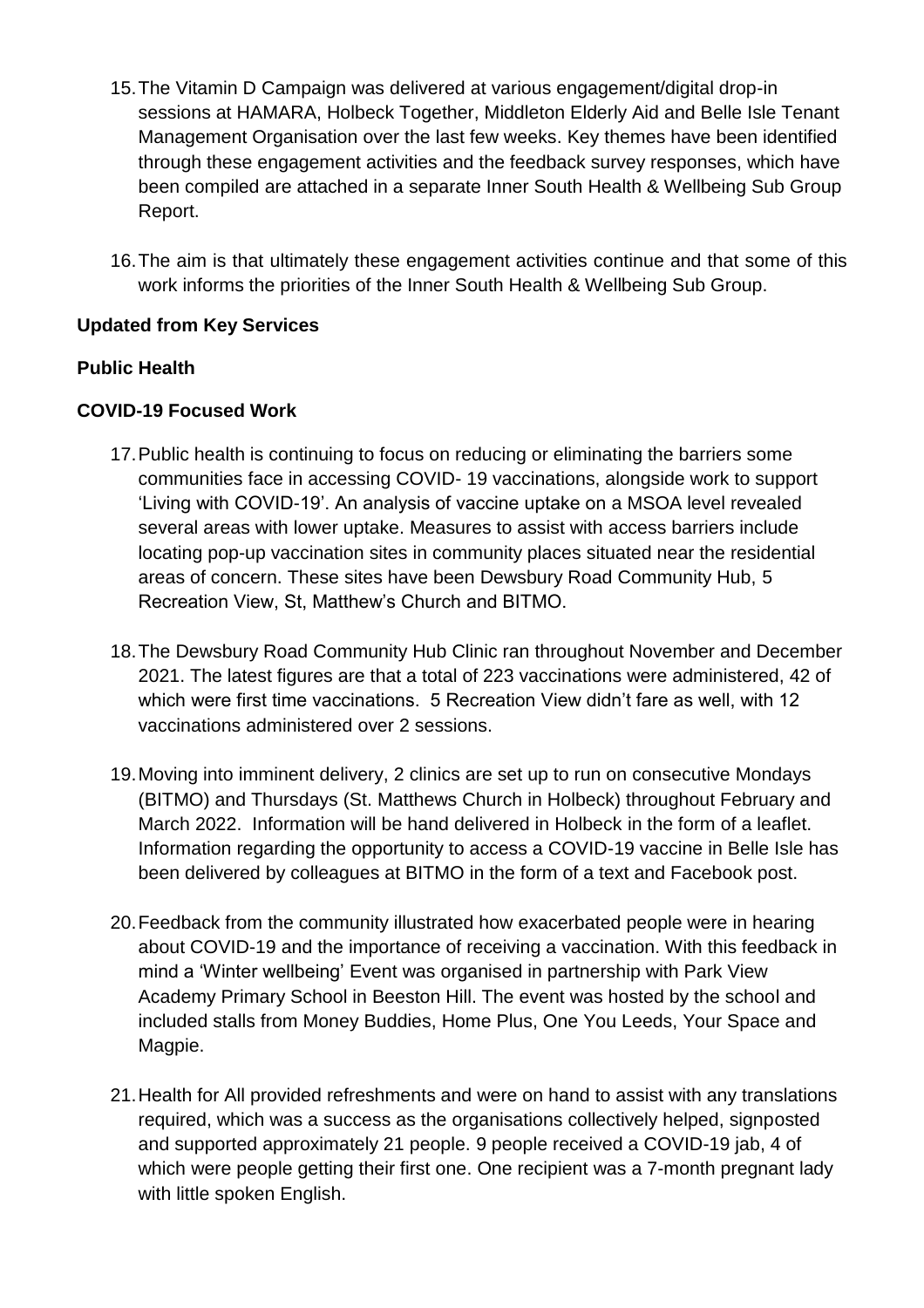# **Belle Isle and Middleton Covid Catch Up**

- 22.A further 2 meetings of the COVID-19 Catch Up Group have taken place with a focus on the Belle Isle North Health Needs Assessment. Information was presented to the group with the findings of the assessment so far and then discussions took place on how the group could contribute to the priorities with current work programmes, or more collective new pieces of work.
- 23.An action plan is currently being put together outlining the discussions and this will be taken back to the group to provide the basis for future work.

# **Better Together**

- 24.The Better Together providers are now delivering a more familiar model of work and are largely working face to face in groups, although some digital delivery remains at the request of service users.
- 25.Outreach work has also resumed and is drawing in good numbers of people new to the service. Overall, 327 people engaged with Better Together group provision, with 25 different groups running over the past quarter. The groups tended to be physical activity based, friendship groups, or art and craft groups. Average attendance is 10 people per group.
- 26.The Better Together providers are continuing as the lead provider for the inner south Test and Trace service. The funding for this service terminates at the end of March 2022.

## **Your Space**

- 27.The Your Space team have continued to deliver a mixture of online group sessions and face to face delivery. 108 sessions in quarter 3 were delivered and included skills and social groups, exercise groups and art and crafts. All these groups are delivered on an evening or at weekends.
- 28.Sustainability is a key element of the Your Space approach and work is ongoing to nurture group members and encourage ownership. So far this year, 17 groups are operating semi-independently of the Your Space Team and 14 groups are now operating independently.

## **Beeston & Middleton Local Care Partnership**

## **The Digital Health Hub Group**

29.Having settled into their new role, the organisations are now considering wider aspects of health. A workshop ran in partnership covered the health priorities of the areas and options available on addressing these, which is an ongoing conversation.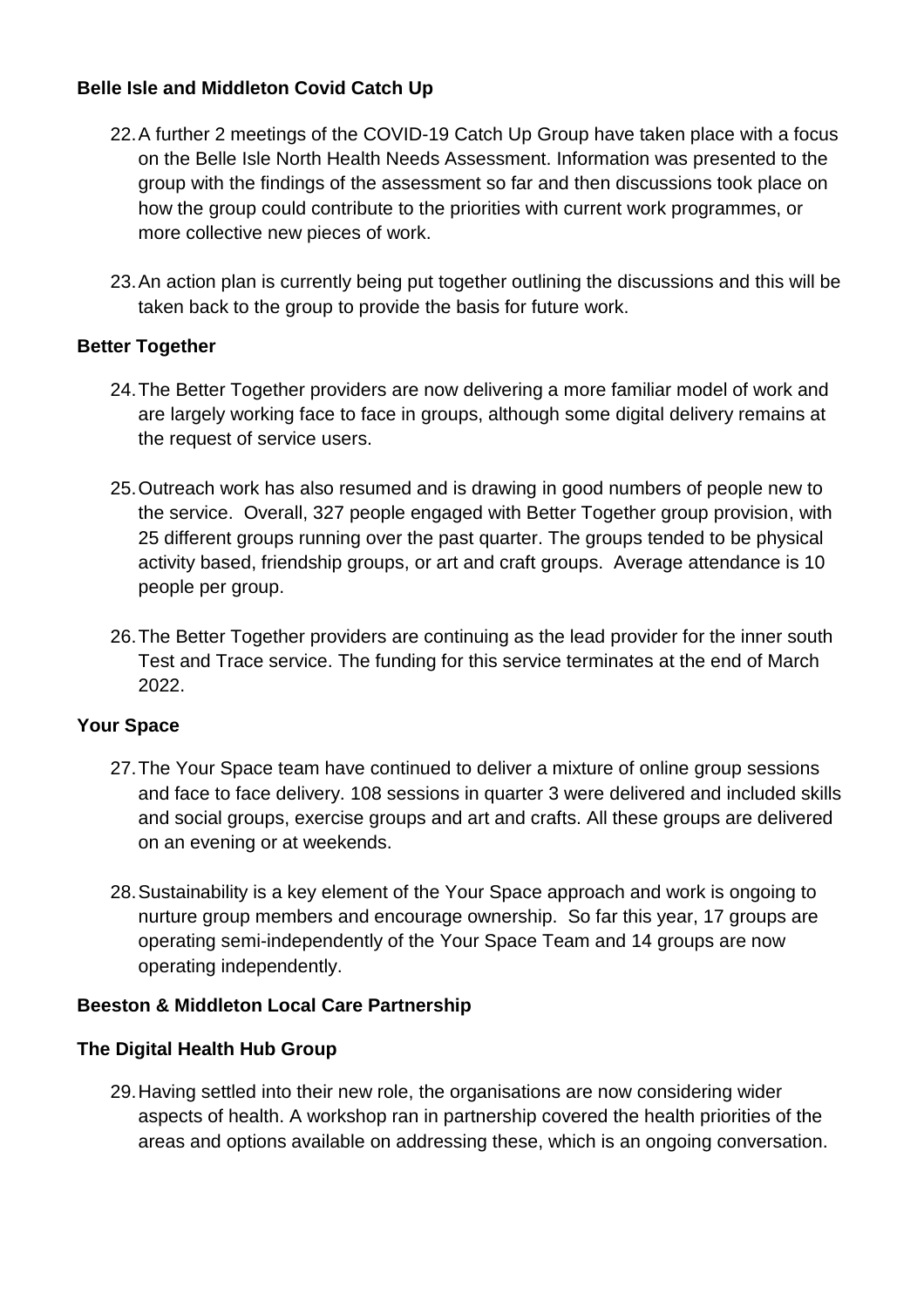## **The Mental Health and Wellbeing Group**

30.The group has met twice, face to face since October. A workshop style meeting, information was collected by partners on what services operate. This work illuminated several gaps in knowledge of support services.

# **The Health Inequalities Bid Group**

31.So far the project worker has engaged with 50 families in differing capacity. Several groups are now running, with good feedback form service users. Training on selfesteem, confidence, managing stress and anxiety and digital skills has been delivered or is pending. 8 people have moved into volunteering roles and 4 people into employment.

# **Health Priorities**

- 32.Using the recommendations in the Health Needs Assessments, completed for the Recreations, Crosby Street, Barton's, Stratford Street and the Beverley's, work has been progressing alongside the health protection work required by the COVID-19 pandemic.
- 33.There are workstreams for improving physical activity in both areas, which is done in collaboration with Active Leeds and includes evaluating the process of taking a ABCD approach to physical activity and work to identify opportunities for children to play near their homes.
- 34.A Belle Isle North Health Needs Assessment has been recently completed in the community engagement element, which is ongoing. Data and intelligence from the community has highlighted concerns regarding the prevalence of domestic violence in the Middleton Park ward area. Simultaneously and separately, a report from the Leeds Safeguarding Children's Partnership reported on children's experience of witnessing and experiencing domestic violence.
- 35.A conversation between the two leads has now resulted in the pulling together of a Healthy Relationships Task and Finish Group with a focus on the Middleton Park ward as an initial area, which has meet once so far.

## **Financial Inclusion**

- 36.An up-to-date leaflet has been produced for citywide financial inclusion entitled 'Worrying About Money'. The leaflet outlines support services for the city with names, contact addresses and contact numbers for services. There is a numbered key to highlight which services are on offer with each service.
- 37.Leaflets will be available for collection from the Public Health Resource Centre and there is a digital version for sharing with partners.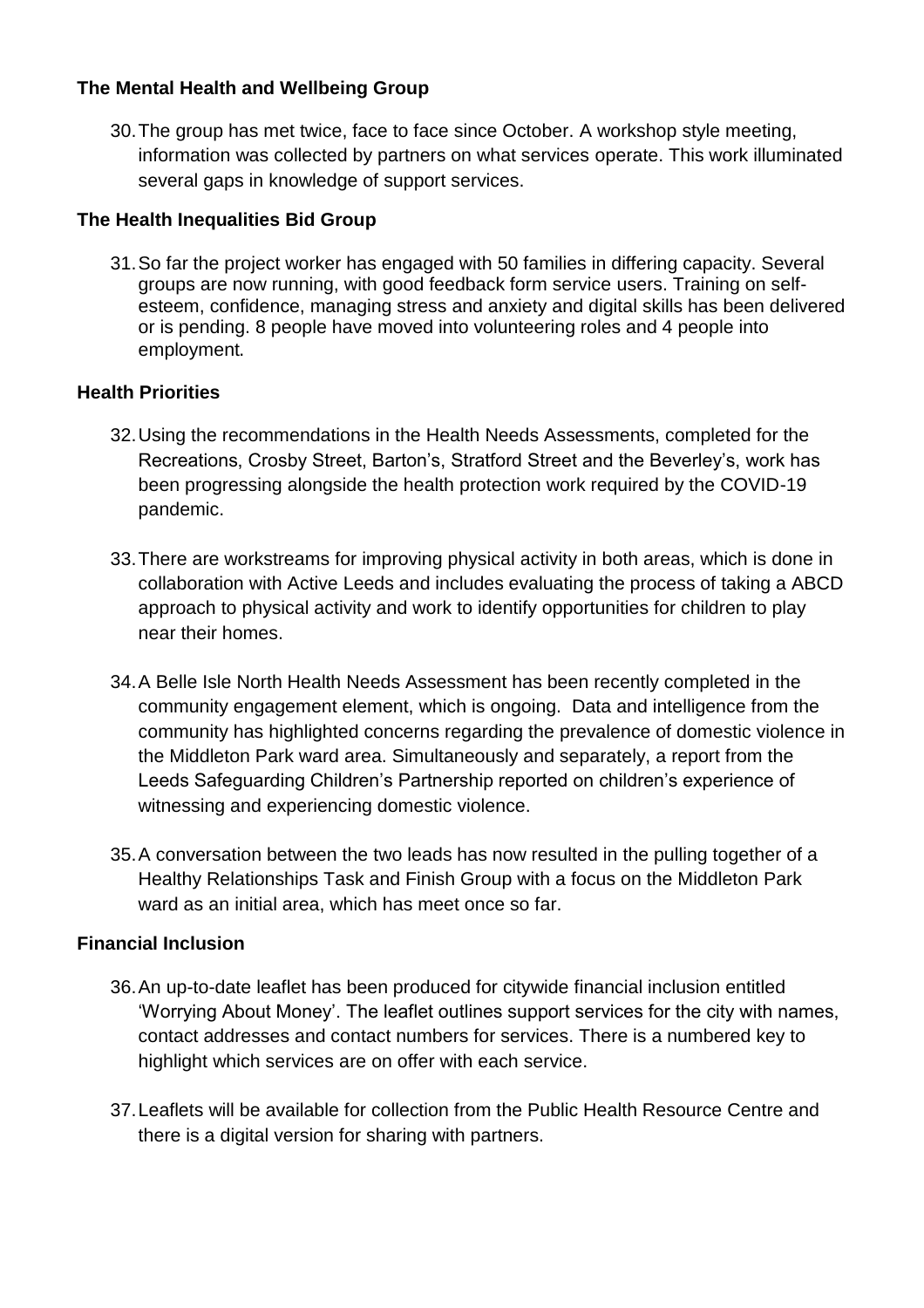## **Healthy Lifestyle**

- 38.The extended adult Tier 2 weight management offer available in the city until June 22 funded via the Office for Health Improvement and Disparities is now being promoted via the "Everybody Can" Campaign. The offer includes provision for males only, people with learning difficulties and people with mental health issues.
- 39.All services and support information can be found at: Love Yourself [Every Body Can](https://www.leedsfitnessoffer.co.uk/love-yourself/love-yourself-every-body-can/)  – Leisure [Offers from Active Leeds \(leedsfitnessoffer.co.uk\).](https://www.leedsfitnessoffer.co.uk/love-yourself/love-yourself-every-body-can/)
- 40.Weight Management providers recently provided a "Want to know more" session on the city offer. This can be viewed at: [Leeds Public Health Training -](https://www.youtube.com/playlist?list=PLggQFjpTLgpJehyjhnn7doqrDIEtCo_sf) YouTube (number 47/48).
- 41.A Child Healthy Weight Plan consultation event is planned for the 16<sup>th</sup> March from 9.30am to 12.30pm. The consultation will review the 6 main outcomes being driven in the city and will support the development of a new action plan. For more information please contact: [deborah.lowe@leeds.gov.uk](mailto:deborah.lowe@leeds.gov.uk)

## **Leeds Domestic Violence Website**

- 42.The new Leeds Domestic Violence Service website is now live and can be accessed at [ldvs.uk.](http://www.ldvs.uk/) The site draws together important information on domestic violence and abuse and how to get support from the Leeds Domestic Violence Service and other services, both local and national.
- 43.It hosts detailed information for professionals on how to refer into the service, including a new online referral form, as well as the existing downloadable form. It also includes a number of resources for victims-survivors; people supporting loved ones affected by domestic violence and abuse and professionals working with victims survivors.

## **Employment & Skills**

- 44.The number of people who are claiming Universal Credit due to unemployment as of November 2021 in the Inner South Community Committee area is 6,880. This is an increase of 71% since March 2020, which is reflective across all wards due to the impact of Covid-19. There is a decrease of 104 on the previous month however.
- 45.The Coronavirus Job Retention Scheme (furlough) ceased at the end of September 2021 and there was an expectation that a number of people would have been made redundant which would have subsequently increased claimants to Universal Credit, which has not come to fruition in the latest release. The table below shows the number of people claiming Universal Credit in the Inner South Community Committee area: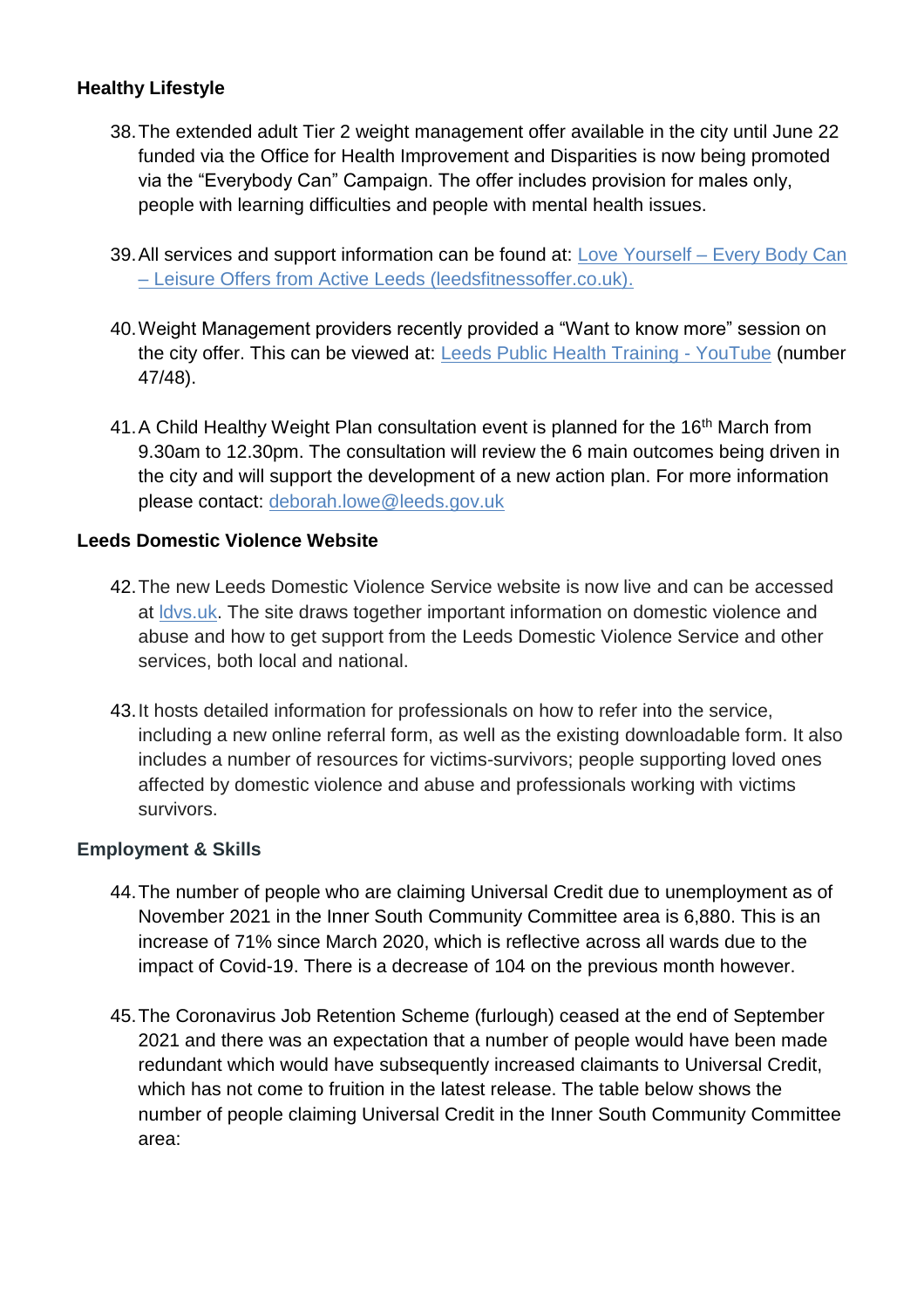|                       | Universal Credit Claimants (Not in Employment) 16-64yrs |        |          |        |                 |        |
|-----------------------|---------------------------------------------------------|--------|----------|--------|-----------------|--------|
|                       | <b>March 2020</b>                                       |        | Oct 2021 |        | <b>Nov 2021</b> |        |
|                       | Number*                                                 | Rate** | Number*  | Rate** | Number*         | Rate** |
| Leeds                 | 23,631                                                  | 4.5%   | 42.226   | 8.1%   | 41.609          | 8.0%   |
| <b>Inner South</b>    | 4.023                                                   | 7.0%   | 6.984    | 12.2%  | 6.880           | 12.0%  |
| Beeston & Holbeck     | 1,295                                                   | 7.2%   | 2,272    | 12.7%  | 2.224           | 12.4%  |
| Hunslet & Riverside   | 1,311                                                   | 6.1%   | 2,311    | 10.8%  | 2.294           | 10.7%  |
| <b>Middleton Park</b> | 1.417                                                   | 7.9%   | 2,401    | 13.4%  | 2,362           | 13.2%  |

 *\*Number is the number of people claiming Universal Credit that are not in employment* 

 *\*\*Rate shows the number of claimants not in employment as a percentage of the working age population*

#### **Employment and Skills Services**

46.The table below shows the number of people being supported from the Inner South Community Committee area.

|                              | <b>Accessing Services</b> |             | <b>Into Work</b> |             | <b>Improved Skills</b> |               |
|------------------------------|---------------------------|-------------|------------------|-------------|------------------------|---------------|
| <b>Committee and Ward</b>    | 2021/22                   | 2020/21     | 2021/22          | 2020/21     | 2021/22                | 2020/21       |
|                              | $(Apr - Dec)$             | (Apr – Dec) | (Apr – Dec)      | (Apr – Dec) | (Apr – Dec)            | $(Apr - Dec)$ |
| <b>Inner South</b>           | 1,723                     | 1,393       | 500              | 562         | 377                    | 726           |
| <b>Beeston &amp; Holbeck</b> | 522                       | 452         | 139              | 157         | 122                    | 231           |
| Hunslet & Riverside          | 701                       | 593         | 209              | 237         | 181                    | 308           |
| Middleton Park               | 500                       | 348         | 152              | 168         | 74                     | 187           |

|                                    | <b>Accessing Services</b> |             | <b>Into Work</b> |               | <b>Improved Skills</b> |               |
|------------------------------------|---------------------------|-------------|------------------|---------------|------------------------|---------------|
| <b>Priority Neighbourhood</b>      | 2021/22                   | 2020/21     | 2021/22          | 2020/21       | 2021/22                | 2020/21       |
|                                    | (Apr – Dec)               | (Apr – Dec) | $(Apr-Dec)$      | $(Apr - Dec)$ | (Apr – Dec)            | $(Apr - Dec)$ |
| Crosby St, Recreations, Bartons    | 53                        | 55          | 14               | 30            | 9                      | 28            |
| (Beeston & Holbeck)                |                           |             |                  |               |                        |               |
| <b>Stratford Street, Beverleys</b> | 67                        | 62          | 14               | 19            | 17                     | 34            |
| (Hunslet & Riverside)              |                           |             |                  |               |                        |               |

- 47.Employment and Skills reinstated face to face support, activities and delivery from September 2021, with a continuation of a virtual or remote offer, along with email and telephone support in line with COVID-19 restrictions.
- 48.During April to December 2021, 9,387 people accessed the Service, 1,723 of whom were from the Inner South, an increase of 24% when compared to the same period last year.
- 49.The service has supported 2,563 people into work, during April to December 2021, 500 of whom were residents from the Inner South, a decrease of 11% when compared to the same period last year. Customers were supported into work across all sectors with the largest numbers in health and care, food retail, logistics, distribution and transport.
- 50.Between April to December 2021 the service has supported 2,397 people to improve their skills. From the Inner South, 377 residents have completed a skills course, a reduction of 48% when compared to the same period last year.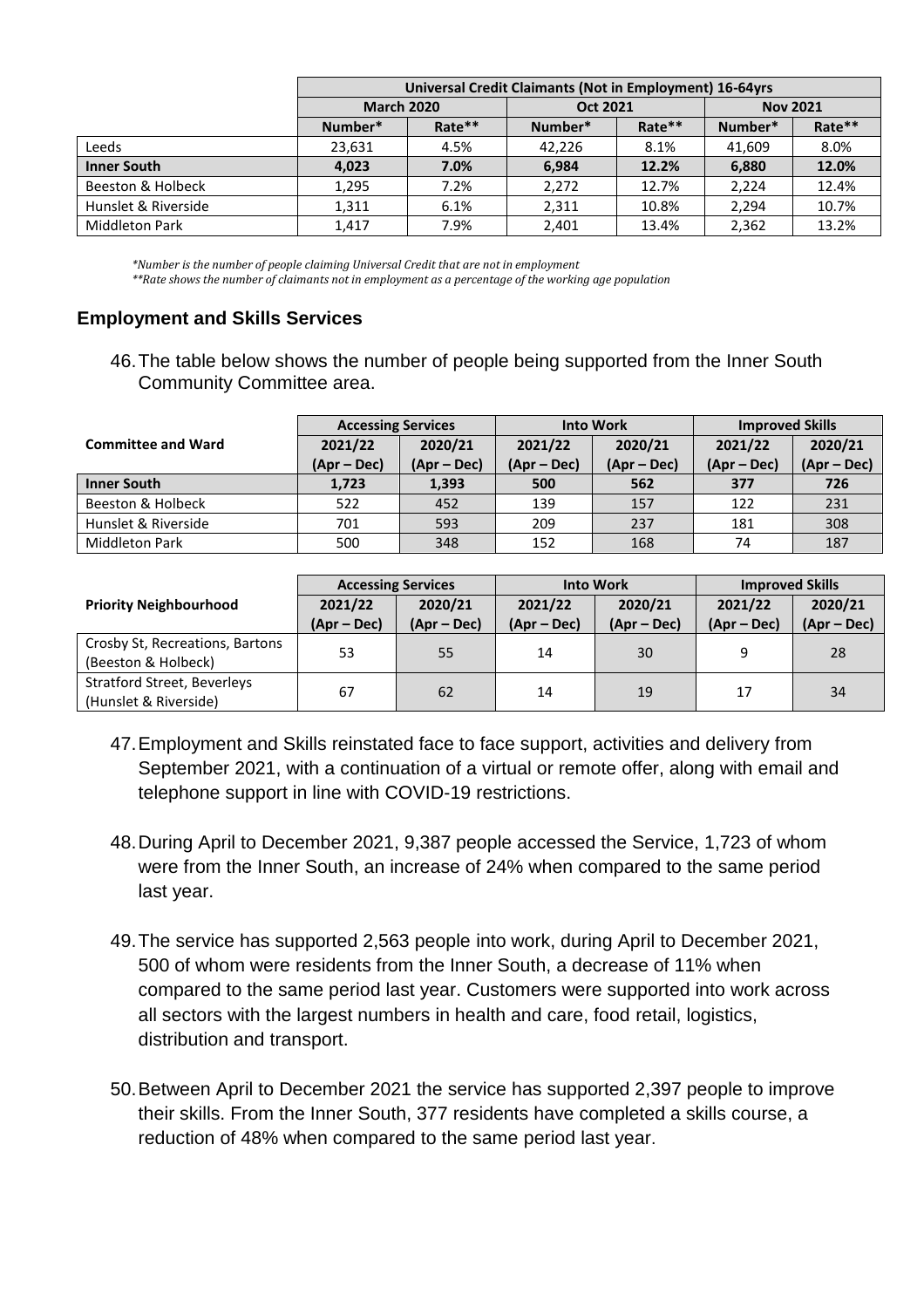## **Leeds Employment Hub**

- 51.It hosts detailed information for professionals on how to refer into the service, including a new online referral form, as well as the existing downloadable form. It also includes a number of resources for victims-survivors; people supporting loved ones affected by domestic violence and abuse and professionals working with victims survivors.
- 52.Leeds Employment Hub is a single point of contact for all funded programmes and Jobshops that provides tailored and comprehensive support into employment or education to all Leeds residents. A large team of Employment Hub Advisors deliver the programme by providing one to one support, tailored preventative and remedial support to Leeds residents who are disadvantaged in the labour market.
- 53.The Employment Hub Advisors are co-located within 7 Jobcentres across the City. All Jobshops are now fully open, 5 days a week for face-to-face appointments, which include Dewsbury Road, City Centre Community Hubs, Hunslet Hub and St George's Centre. The Community Hub Mobile Bus is now running Monday to Friday and the schedule stop includes the Holbeck Community Centre, Thursdays, 9:30am to 3.30pm.

## **NEET (Not in Education, Training or Employment)**

- 54.The Employment and Skills Service has been successful in securing additional funding from the Department for Work & Pensions to support disadvantaged young people (15-24) in Leeds. The programme will support 1,600 young people up to the end of December 2023, who are NEET or risk of becoming NEET.
- 55.WYCA will focus on residents that are ineligible for ESIF programmes and will prioritise supporting underemployed residents in low paid, low skilled jobs, as well as those at risk of redundancy. Both programmes are in addition to a number of programmes that have been enhanced and expanded to respond to the challenges of COVID-19 and the changing labour market.

## **Adult Learning Programme**

- 56.The Adult Learning Programme continues to deliver an effective, broad and inclusive curriculum to support the continuation of learning in response to COVID-19 through an online platform in collaboration with subcontracted partners. Courses were delivered through a range of models to include online, face to face and distance learning, opening new opportunities for adults to learn and develop their confidence.
- 57.For the 2021/22 Academic Year 135 courses are also planned for online delivery, citywide. In the Inner South, 49 courses, including Preparation for Work, ESOL and English are planned at 16 different venues.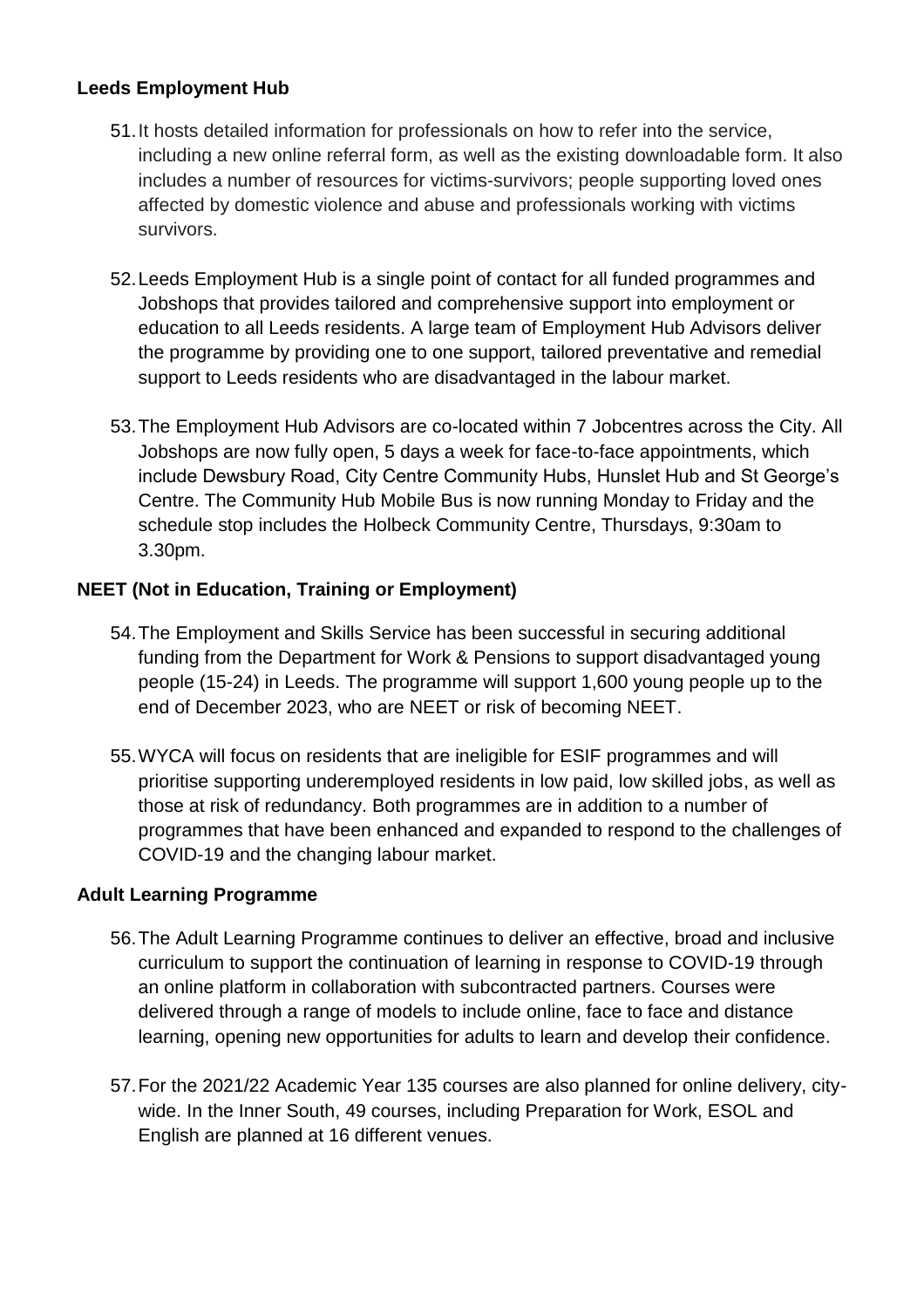# **Developing You**

- 58.Developing You is a 10-week Health and Wellbeing and Employability course which helps people to become happier, healthier and move closer towards employment. For residents living in the Inner South, the courses are being delivered at the St Matthews Community Centre and for those unable to attend a new online course is available.
- 59.Following a successful funding bid to the Leeds Community Foundation, a bespoke Developing You Programme, Learning Disabilities Pre-Employability Project is being developed. A collaboration between Employment and Skills, Pyramid of Arts, People Matters and United Response will deliver a 12-week pre-employability programme which will include work readiness and health and wellbeing modules. The first cohort is expected to start in April 2022.
- 60.Over 202 new businesses were supported to recruit new staff, provide support for staff facing redundancy and developing initiatives to address staff shortages and filling a high number of vacancies within key sectors, including the hospitality sector and the health and social care sector.

## **Leeds Apprenticeship Recruitment Fair 2022**

- 61.The Leeds Apprenticeship Recruitment Fair 2022 kicked off National Apprenticeship Week in Leeds on Monday 7<sup>th</sup> February at Leeds First Direct Arena, connecting Leeds young people with real live Apprenticeship vacancies, information and guidance. The event was particularly crucial this year given the uncertainties that the impact of COVID-19 has created for young people.
- 62.The event was completely sold out with 6,200 tickets booked in advance and around 5,000 people attending on the day. 88 employers and training providers exhibited, representing sectors from Agriculture, Care Services, Creative and Design, Digital, Legal, Finance and Accounting and much more.
- 63.The new Apprenticeships in Leeds website was launched for National Apprenticeship Week and can be accessed at [www.apprenticeshipsinleeds.co.uk.](http://www.apprenticeshipsinleeds.co.uk/) The site features around 100 organisations offering Apprenticeships in Leeds, split by occupational sector.
- 64.Following a number of requests from schools the service is currently working with colleagues in Children and Families Service and with careers practitioners to develop and deliver a career progressions event for young people with Special Educational Needs and Disabilities (SEND).
- 65.The event which will be the first for the city will be held at Leeds First Direct Arena on Thursday 23<sup>rd</sup> June 2022 and will be open to all young people who have additional needs and teaching staff, parents and carers will be encouraged to attend. There will be information about opportunities post 16 including training, jobs, apprenticeships, traineeships and volunteering opportunities.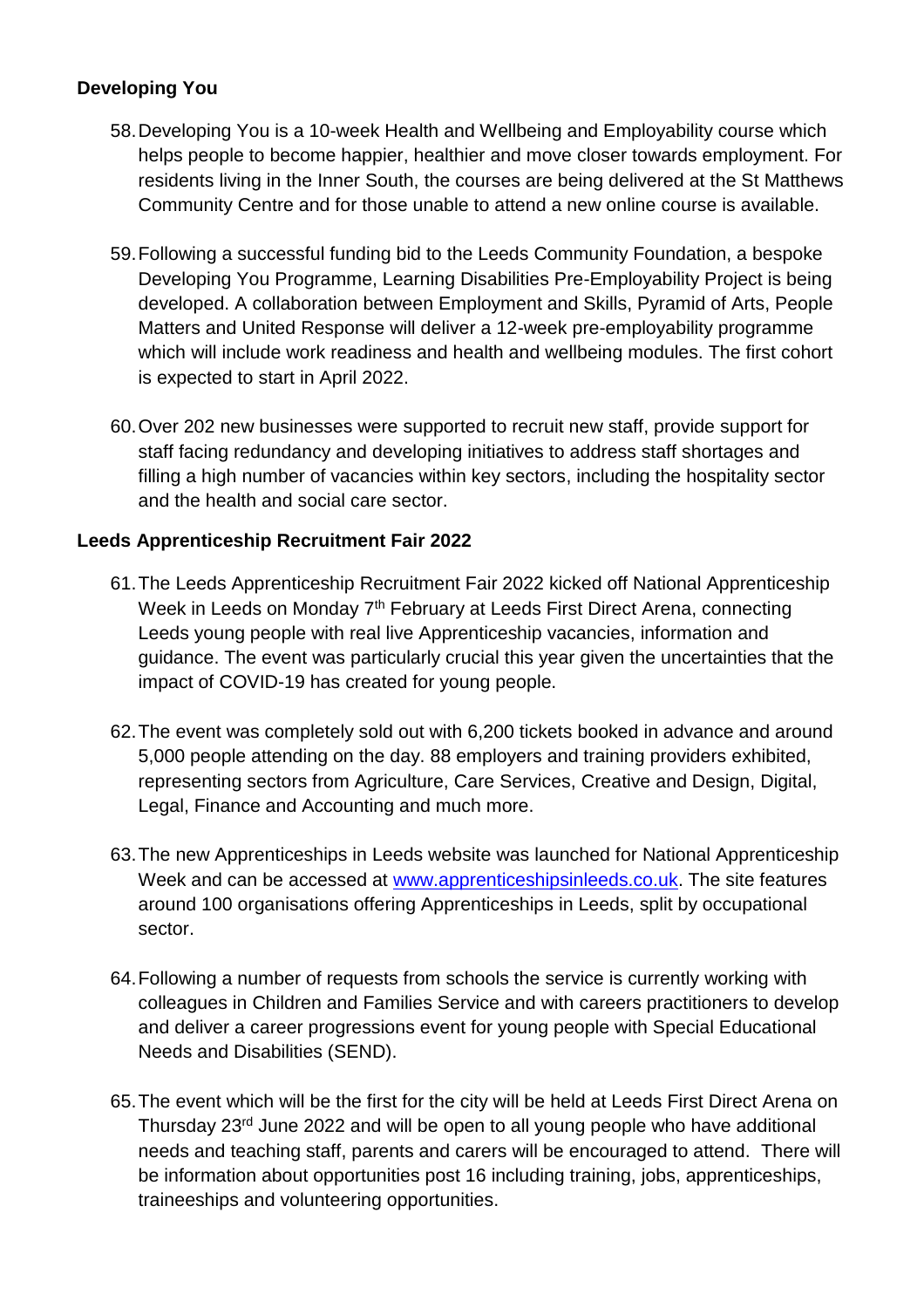# **Community Engagement: Beeston & Holbeck**

#### **Improving Holbeck Moor**

- 66.Ward members are keen to make improvements to Holbeck Moor and in an effort to deliver what the local residents and other users of the Moor would most like to see, an 'Improving Holbeck Moor' questionnaire was devised, which picked up work from the engagement stall at the 2021 Holbeck Gala.
- 67.As this questionnaire was 'piggybacked' onto the Leeds City Council Highways 'Street for People' communication, the survey was delivered through approximately 1,500 letterboxes (in the Recreations and Colenso's areas).
- 68.Information was also shared via various online platforms such as Community Committee's Twitter and Facebook pages and then across a host of local neighbourhood groups, also utilising the Next-door platform for an additional 373 residents.
- 69.The survey initially ran for a month over December 2021 but as it was felt a higher response could be achieved the survey was reopened. The new closing date is the 31st March 2022.

#### **Holbeck Residents Drop-in**

- 70. The Holbeck resident's drop-in was initially scheduled for the 25<sup>th</sup> January 2022 but due to the Government's COVID-19 restrictions, the event was postponed and it is now scheduled for the 1<sup>st</sup> March 2022, to be held at The Holbeck Working Men's Club on Jenkinson Lawn.
- 71.Over 1,200 people have heard about the event via Facebook alone but the event has also been advertised on the local noticeboards and public facing buildings. Flyers were also hand-delivered on the 11<sup>th</sup> February 2022, with help from partner agencies.
- 72.The event is designed to give local residents a chance to meet the ward members, chat to council officers and other local agencies, as well as hear about consultations and developments (such as the Improving Holbeck Moor Survey) in a relaxed and informal setting, moving away from the 'top table' approach that has been used in the past.
- 73.There will also be an activity zone for engaging any young people who may attend with their parents on the way home from school, in an effort to make it as accessible as possible. It is hoped that this new approach will be well received.

## **Community Engagement: Hunslet & Riverside**

74.Councillors, the Communities Team and partners continue to work in partnership to deliver neighbourhood improvements across the ward. The following is a snapshot of work that has taken place and is ongoing to improve outcomes for residents.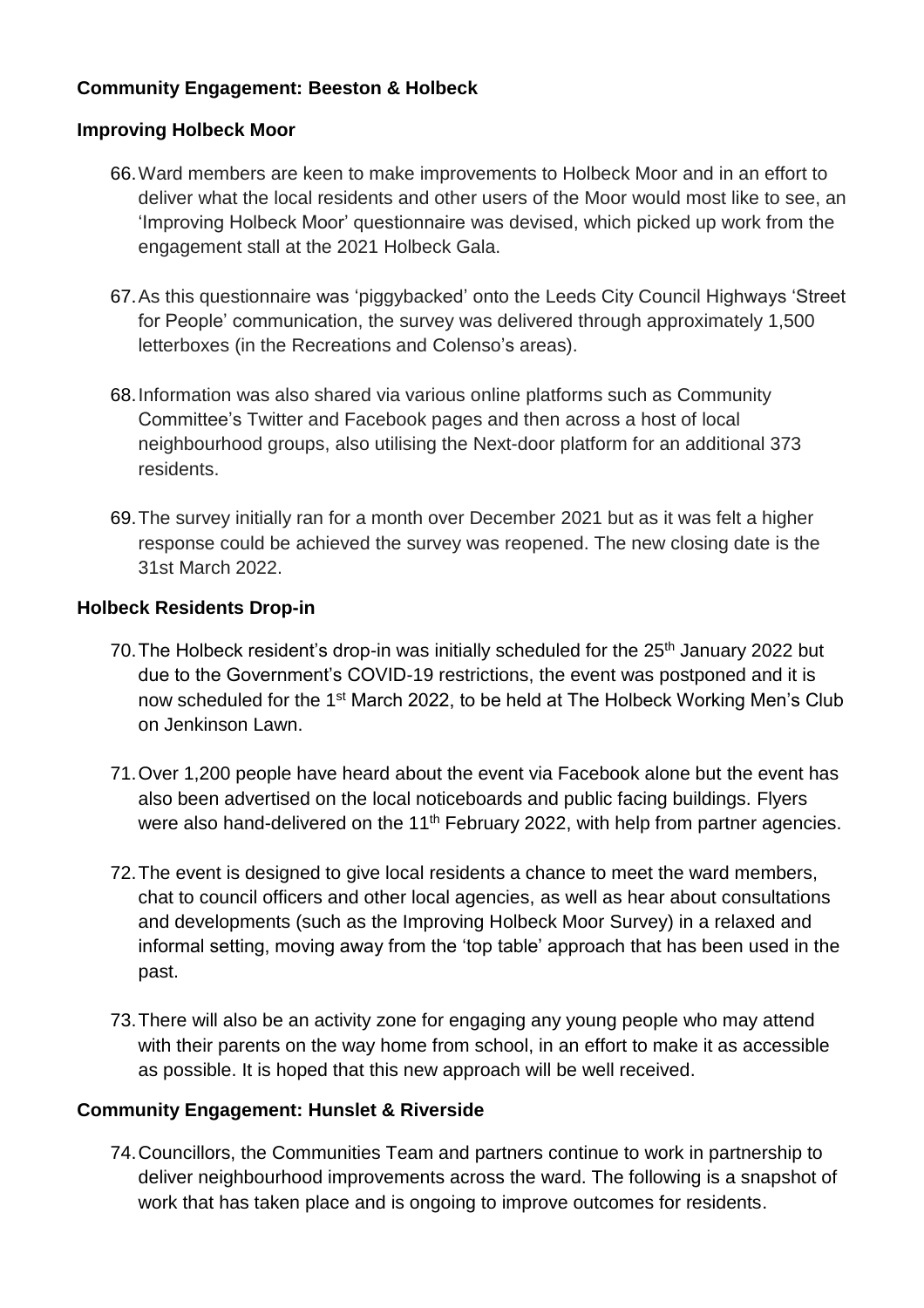#### **Brickfield Park**

75.Following a series of consultation and feedback from residents, wards councillors approved £50,000 towards the improvement of Brickfield Park, including balance beams, a pull up bar station, stepping pods, a slide, an additional pathway creating a cycle circuit for children to learn to bike on, thermoplastic play markings, a woodland trail and information boards for future planting plans, a static gym city-bike, a static gym arm-bike and swings.

#### **Tree Planting**

76.Funding secured for semi mature trees is to be planted across Brickfield, Pepper Road and Hunslet Lake Park and tree saplings are to be planted across the ward.

#### **Bin Yard Improvements**

77.Work to improve challenging bin yard areas continues. The Cleaner Neighbourhoods Team are exploring sheeting and mesh to prevent fly tipping and dumping.

#### **Grit Bins**

78.By working with Housing Leeds 22 new grit bins were agreed at various locations in the ward.

#### **Hunslet Town Square Scheme**

79.Plans to improve the concrete paved area in front of Hunslet Community Hub and Library continues.

#### **Unauthorised Encampments**

80.New earth bunding and a reinforced gate on Grove Road Field has been delivered. The height barrier has also been installed on Moor Road to reduce unauthorised encampments.

#### **Love Where You Live (Consultations)**

81.A Hunslet and Beeston Hill residents feedback is underway to help inform and address priorities in the area.

#### **Community Network Partnership Group**

82.The Community Network Partnership Group continues to meet to provide service updates and offer each other peer support.

#### **Beeston Hill Residents Meeting**

83.A Beeston Hill residents meeting is scheduled for Monday 14th March 2022, from 6.30pm to 8pm at the Hamara Centre on Tempest Road.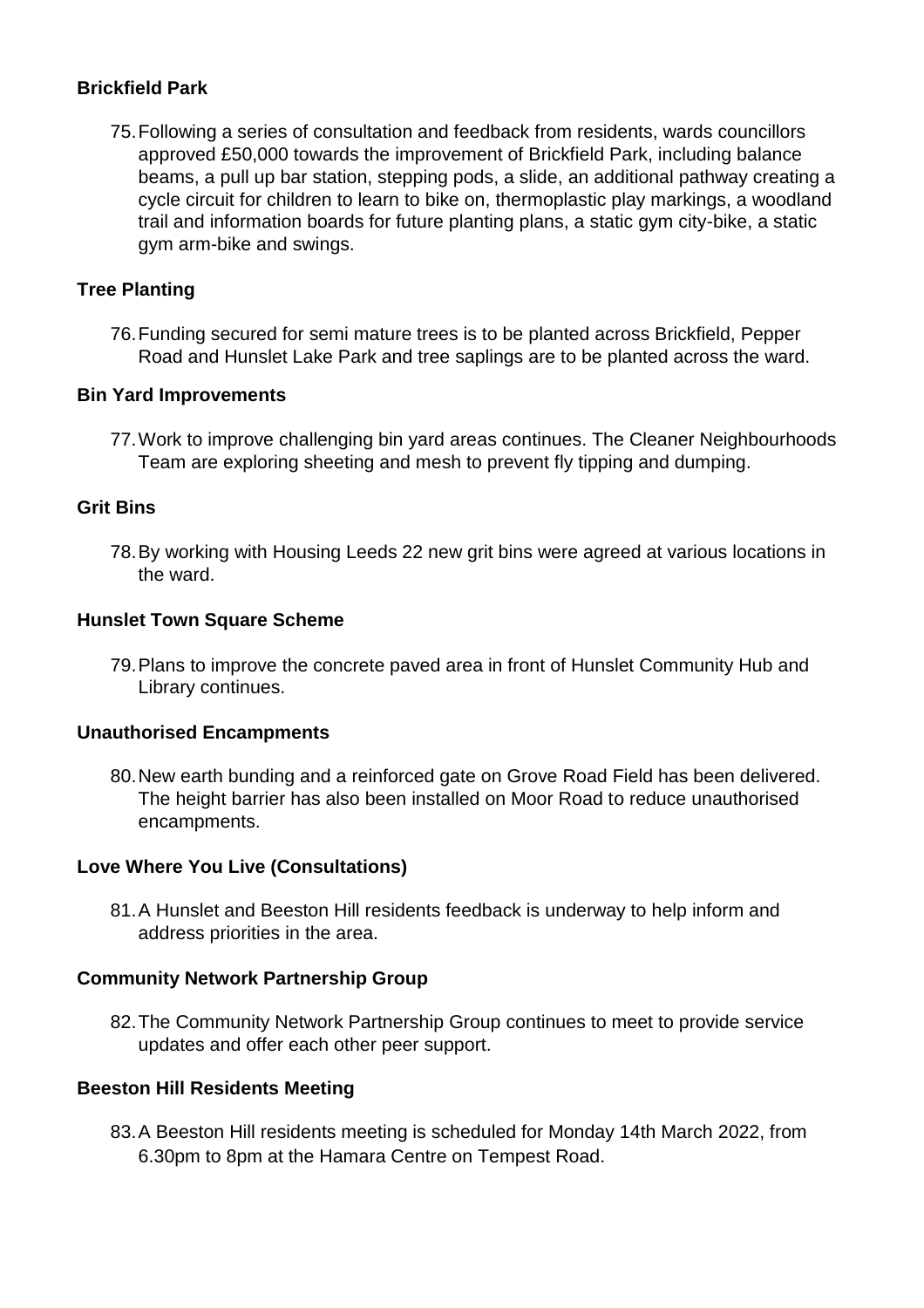## **Hunslet Moor & Hall Residents Meeting**

84. A meeting is scheduled for Thursday 17<sup>th</sup> March 2022, from 6.30pm to 8pm at Dewsbury Road Community Hub.

# **Hunslet Green & Whitfield's Residents Meeting**

85. A meeting is scheduled for Thursday 31<sup>st</sup> March 2022, from 6.30pm to 8pm at Hunslet Community Hub & Library.

## **Community Engagement: Middleton Park**

- 86.As part of the Middleton Park ward 'Darker Nights' Initiative in relation to dog fouling, the dog fouling banners were relocated on the  $10<sup>th</sup>$  January 2022. Unfortunately, two of the four banners had been removed; the banners at Middleton Primary School and Parkside Fields in Belle Isle, which had been ripped down and were not on site, as just the cable ties and banner eyelets remained.
- 87.The remaining pair of banners were relocated to Middleton Park (bottom end of the car park, by the barrier) and Broomfield SILC (they requested it to go on the footpath running up the left hand side of their building as they said the situation is worse along there than on Broom Place).
- 88.The banners will remain in situ until late February 2022, when they will be relocated to East/West Grange Avenue, as requested by the ward members, unless any other new hot spots become evident before then.

## **Neighbourhood Centres Co-ordinator**

- 89.The COVID-19 warning signs went up (example below) in the area's district centres in December 2021. It has been decided to leave them up for a few weeks to continue to remind people to take precautions and to reassure shoppers and businesses that care is being taken in district centres.
- 90.Beeston and Holbeck independent businesses in the district centres of Cross Flatts and Beeston Hill were visited in December 2021, to ask how business was going and ensure they receive weekly updates.
- 91.Dewsbury Road Town Team meetings are held regularly and meeting dates have now been confirmed for the coming year ahead. This is an active team, helping the council



with Town District Centre 2 spend, as well as investigating possible improvements to the cycling routes on Dewsbury Road. At its last meeting the group decided to get a list of aims for the coming year, including improvements to the shop fronts wherever possible along Dewsbury Road.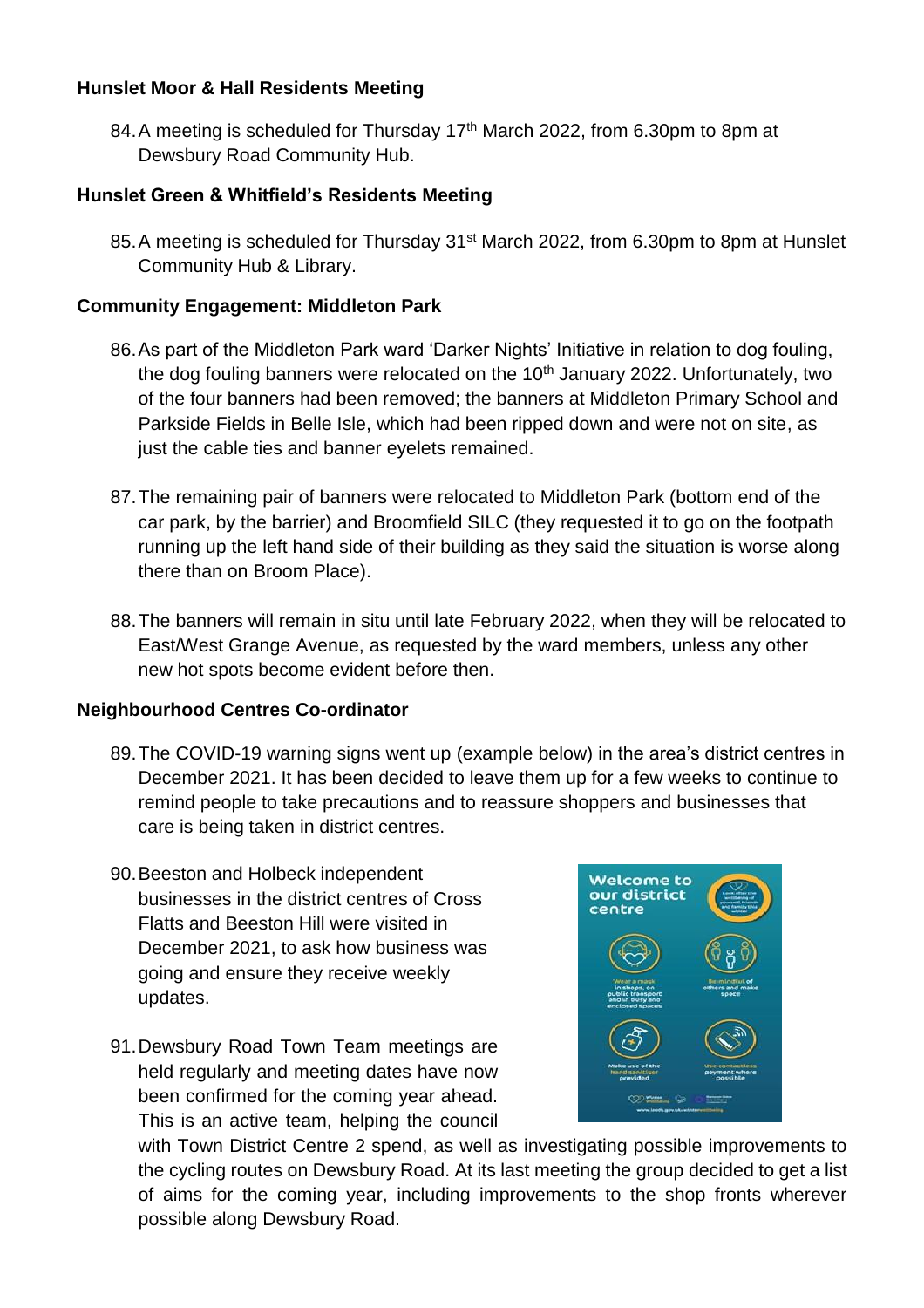- 92.Objections were written in relation to a 24 hour off licence application for Dewsbury Road and confirmation was provided that the Neighbourhood Centres Co-ordinator would speak at the hearing but the application was withdrawn due to the weight of opposition.
- 93.Middleton Circus has had its street furniture painted after the council secured funds from the government's Welcome Back to High Streets National Fund. The repainting was completed in January 2022.
- 94.Middleton Circus's flower troughs are no longer maintained, since Middleton & Belle Isle in Bloom (formed via the Town Team in 2014) ceased operating, so the majority of the floral tubs are due to be given to schools and community groups in the ward unless volunteers are found to maintain them. It was agreed that 4 could remain on the Circus if volunteers would step forwards to water them but so far only 1 volunteer has offered to maintain a trough. Unless more volunteers are found therefore, the remainder will be relocated.
- 95. Middleton and Belle Isle Town Team was set to have a meeting on Tuesday 9<sup>th</sup> November 2021 but unexpectedly the venue had to be rearranged. Due to the rise in COVID-19 cases and ongoing preparations for Christmas sales at that time, the relaunch meeting has yet to take place

# **Community Engagement: Social Media**

1. *Appendix 1* provides information on posts and details recent social media activity for the Inner South Community Committee Facebook page and COVID-19 Facebook Groups.

# **Corporate Considerations**

# **Consultation and Engagement**

2. The Community Committee has, where applicable, been consulted on information detailed within the report.

# **Equality and Diversity/Cohesion and Integration**

3. All work that the Communities Team are involved in is assessed in relation to Equality, Diversity, Cohesion and Integration. In addition, the Communities Team ensures that the wellbeing process for funding of projects complies with all relevant policies and legislation.

# **Council Polices and City Priorities**

- 4. Projects that the Communities Team are involved in are assessed to ensure that they are in line with Council and City priorities as set out in the following documents:
	- Vision for Leeds 2011 30
	- Best City Plan